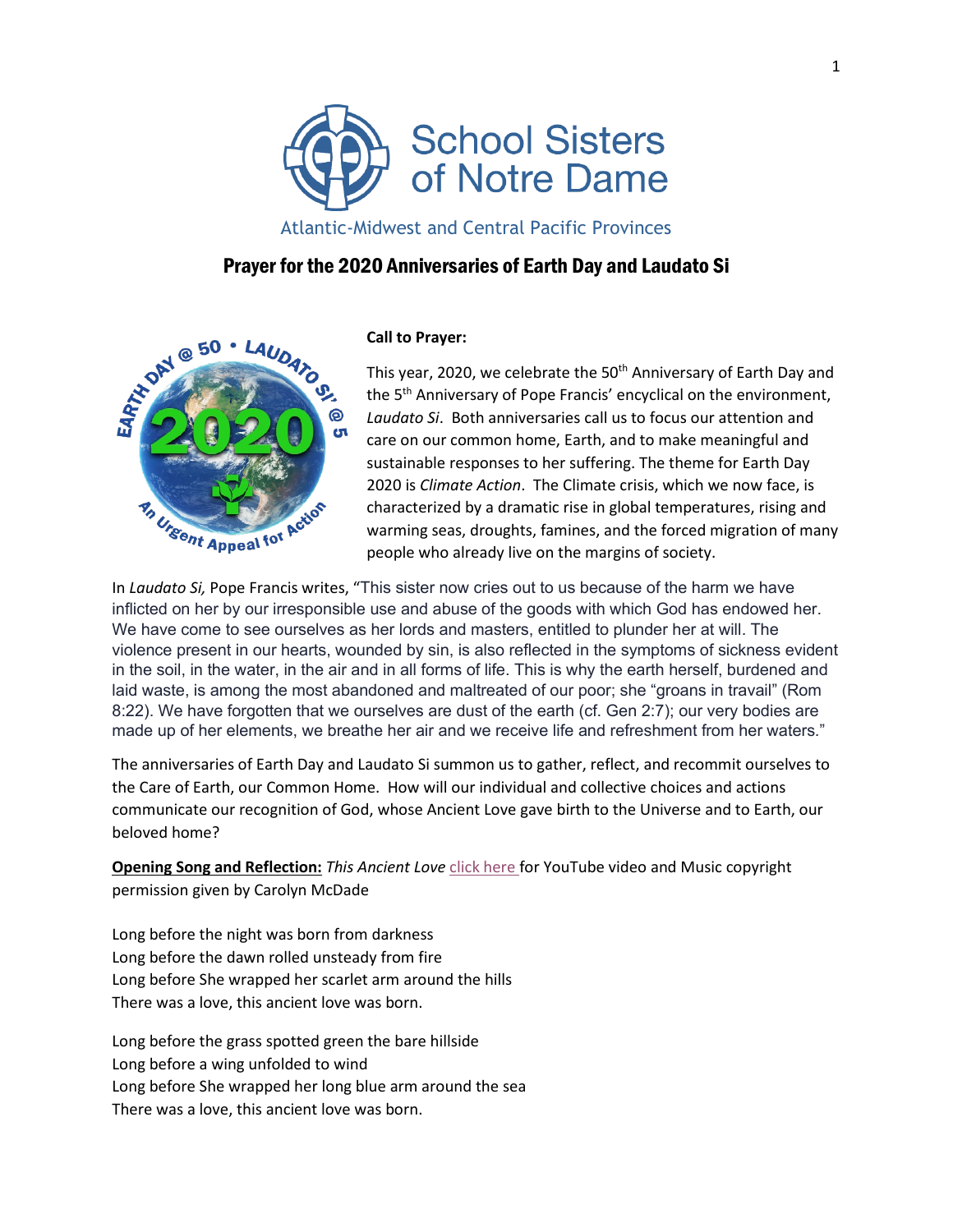Long before a chain was forged from the hillside Long before a voice uttered freedom's cry Long before She wrapped her bleeding arms around a child There was a love, this ancient love was born.

Long before the name of God was spoken Long before a cross was nailed from a tree Long before She laid her arm of colors 'cross the sky There was a love, this ancient love was born.

Wakeful is our night, Slumbers our morning Stubborn is the grass sowing green wounded hills As we wrap our healing arms to hold what her arms held This ancient love, this aching love rolls on.

## *Readings: (Read aloud by different voices with pauses in between)*

*"You cannot get through a single day without having an impact on the world around you. What you do makes a difference, and you have to decide what kind of difference you want to make." —Jane Goodall*

*"The earth is what we all have in common." – Wendell Berry*

*"Humankind has not woven the web of life. We are but one thread within it. Whatever we do to the web, we do to ourselves. All things are bound together … all things connect." —Chief Seattle*

*"A nation that destroys its soils destroys itself. Forests are the lungs of our land, purifying the air and giving fresh strength to our people." —Franklin D. Roosevelt*

*"Apprehend God in all things, for God is in all things. Every single creature is full of God and is a book about God."—Meister Eckhart*

### *Reflection:*

*Sharing: Which of these quotes are especially meaningful to you? Is there another quote that you would like to share?*

#### *Response*